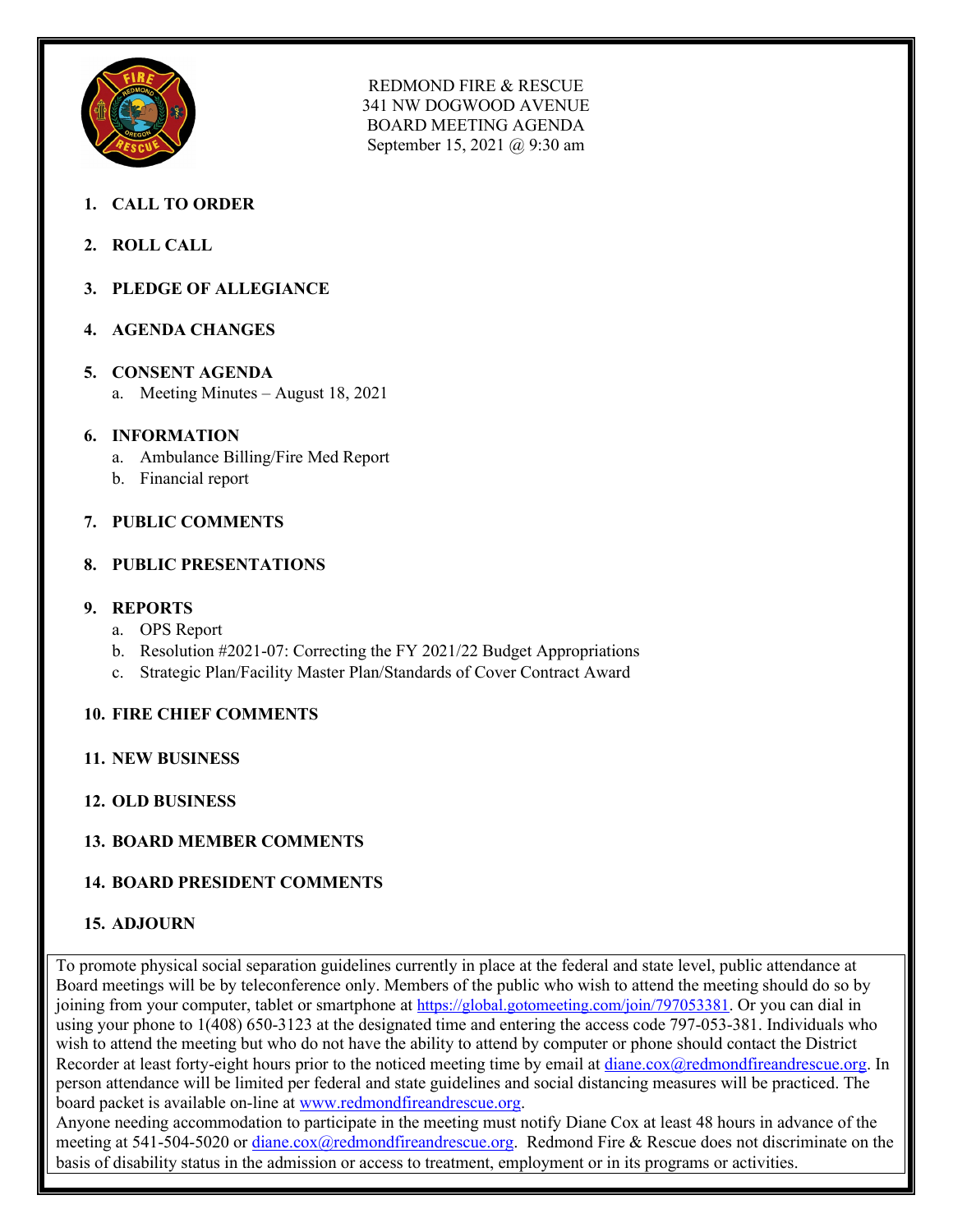## REDMOND FIRE & RESCUE BOARD MEETING MINUTES August 18, 2021

BOARD PRESENT: President Carroll Penhollow, Vice President Gary Ollerenshaw, Secretary/Treasurer Craig Unger, Member Jessica Meyer, and Member Ken Kerfoot

STAFF PRESENT: Fire Chief Ken Kehmna, Deputy Chief Jeff Puller, Deputy Fire Marshal Clara Butler, Chief Financial Officer Jodi Burch, Office Administrator Diane Cox, Battalion Chief Ken Brown, Captain Bill Welch, Captain Dustin Miller, Captain Steve Fiero, Engineer Jim Robison, Administrative Assistant Jessica Jackson, and Administrative Assistant Shannon Biondi.

STAFF ABSENT: None

PUBLIC PRESENT: None

CALL TO ORDER: President Penhollow called the meeting to order at 9:31 am.

ROLL CALL: All Present

AGENDA CHANGES: Stryker report added to the agenda.

CONSENT AGENDA:

1. Meeting Minutes – July 21,2021

Board Member Unger made a motion to approve the Consent Agenda as presented. The motion was seconded by Board Member Kerfoot and approved by unanimous vote.

PUBLIC COMMENTS: None

PUBLIC PRESENTATION: Local 3650-Political Action Committee Presentation

#### REPORTS:

- 1. OPS Report Deputy Chief Jeff Puller
	- a. Total July Responses:
		- i. 401: 393 responses, 94 fire, 299 EMS
		- ii. 402: 47 responses, 29 fire, 18 EMS
		- iii. 403: 7 responses, 6 fire, 1 EMS
		- iv. 404: 115 responses, 35 fire, 80 EMS
	- b. Mutual Aid:
		- i. Given: 19
		- ii. Received: 2
	- c. Specific run types:
		- i. 19 Motor Vehicle Crashes
		- ii. 0 Electrical Fires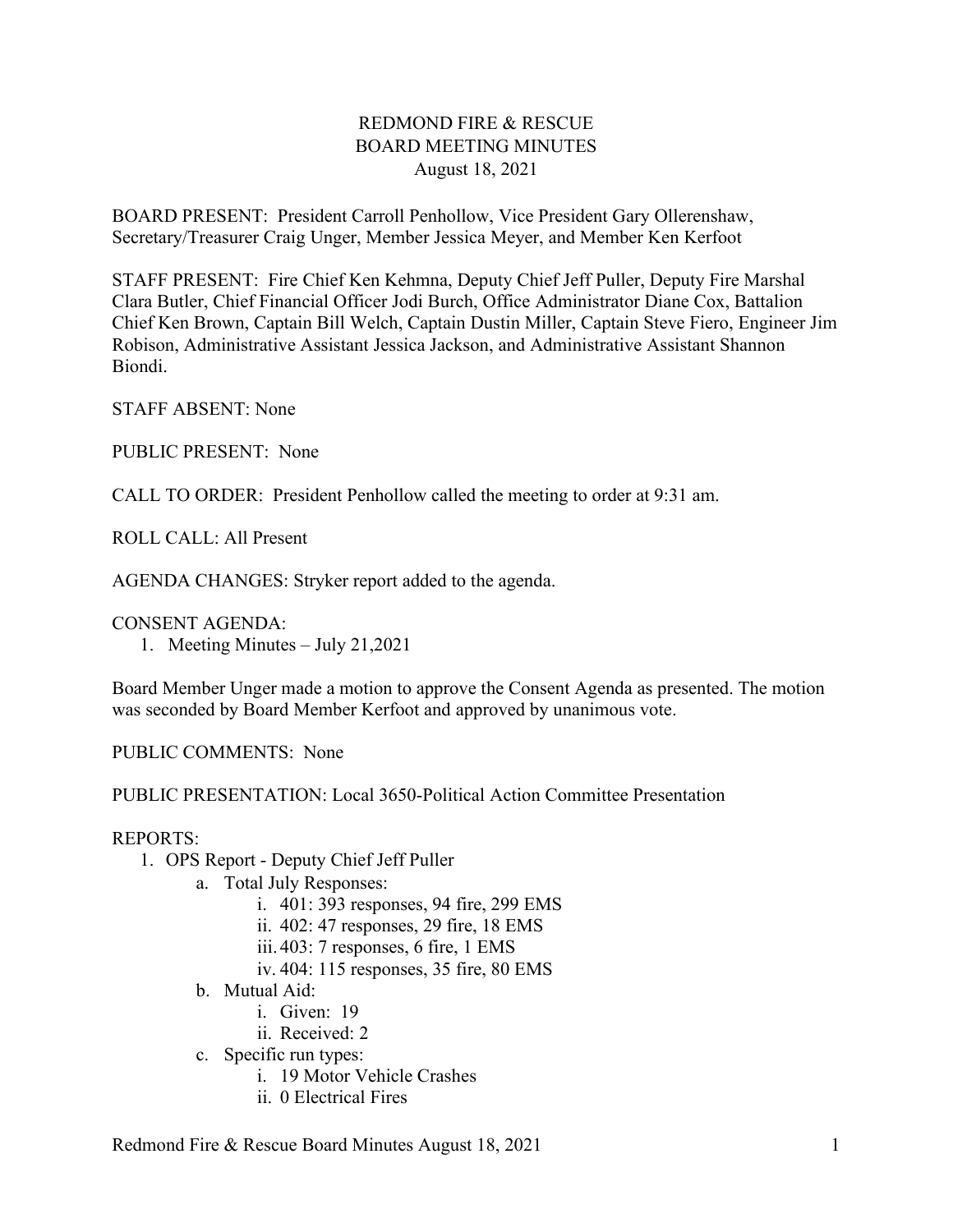- iii. 5 Alerts
- iv. 0 Haz Mat / Gas Leaks
- v. 2 Vehicle Fires
- vi. 4 Smith Rock Responses
- vii. 17 Fire Alarms
- viii.15 Burning Complaints
- ix. 12 Assists/Requests for Service
- d. COVID
	- i. One directive still in place.
	- ii. Masks still required on airport property.
- e. Fire Training Division
	- i. Engineer training.
	- ii. Rope rescue refresher.
	- iii. Working with Redmond School District to secure a structure for training and eventual burn to learn in the winter.
- f. EMT Training Division
	- i. 80 hours of paramedic academy for 2 new employees.
	- ii. After working with Dr. Reed, we implemented and updated many protocols.
- g. Chief Puller presented pictures of responses in July and fielded several questions from the Board regarding practices and response scenarios.
- 2. Stryker Report Chief Financial Officer Jodi Burch
	- a. Enter a new 4-year maintenance contract for EMS equipment. The previous contract has expired.

Board Member Kerfoot made a motion to approve entering the maintenance contract with Stryker. The motion was seconded by Board Member Ollerenshaw and approved by unanimous vote.

#### FIRE CHIEF COMMENTS: Chief Ken Kehmna

- 1. Strategic Planning for Urban Growth Renewal District
	- a. Budget Preparations
	- b. Location of Station
	- c. Staffing and Equipment

### NEW BUSINESS: None

#### OLD BUSINESS: None

#### BOARD MEMBER COMMENTS: None

#### BOARD PRESIDENT COMMENTS: None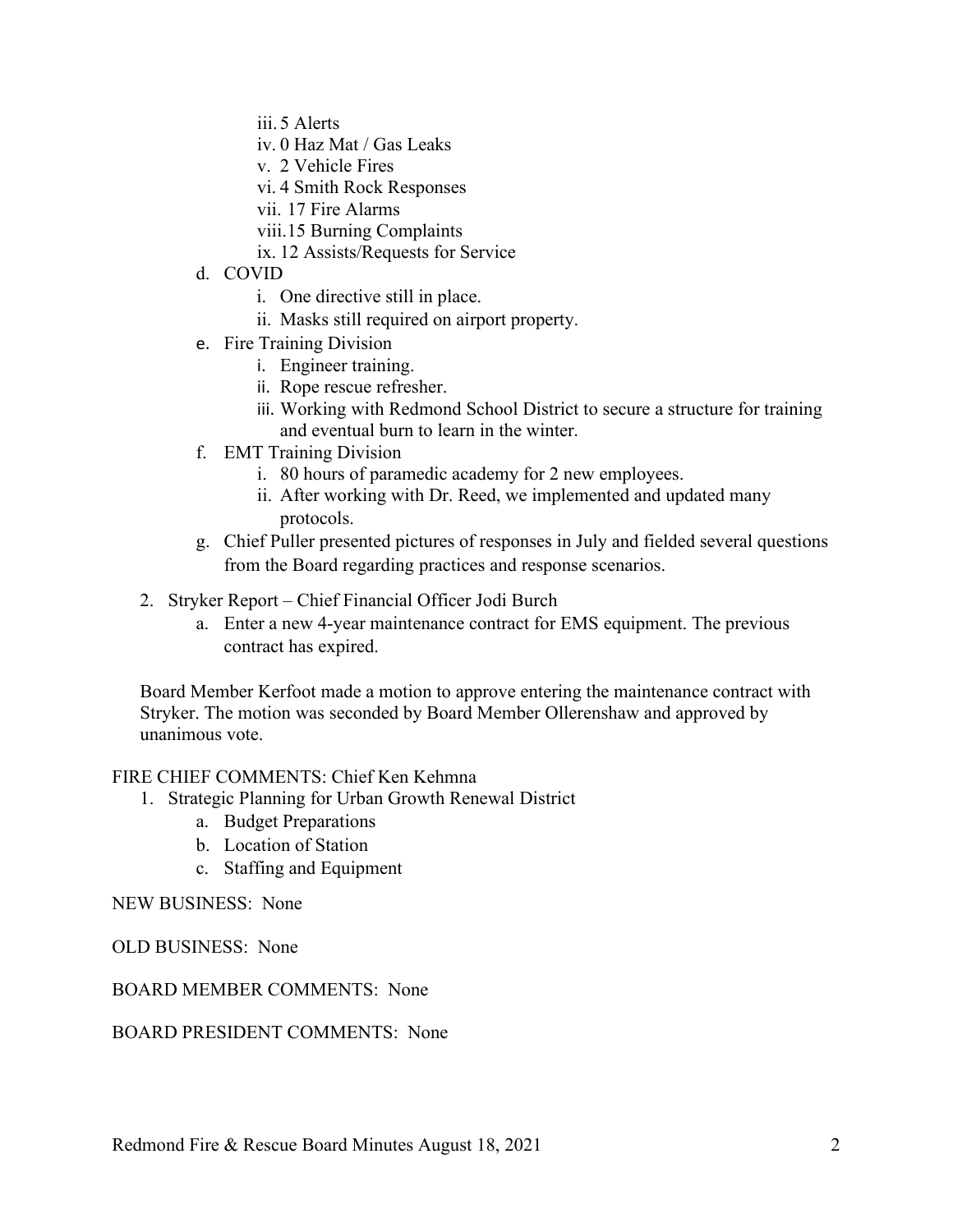ADJOURN: Being no further business, Board Member Kerfoot moved to adjourn. The motion was seconded by Board Member Ollerenshaw and was approved by unanimous vote. The meeting was adjourned at 10:25 am.

Approved:

|                                          | September 15, 2021 |  |
|------------------------------------------|--------------------|--|
| Carroll Penhollow, President             | Date               |  |
|                                          | September 15, 2021 |  |
| Craig Unger, Secretary/Treasurer         | Date               |  |
| Attest:                                  |                    |  |
|                                          | September 15, 2021 |  |
| Shannon Biondi, Administrative Assistant | Date               |  |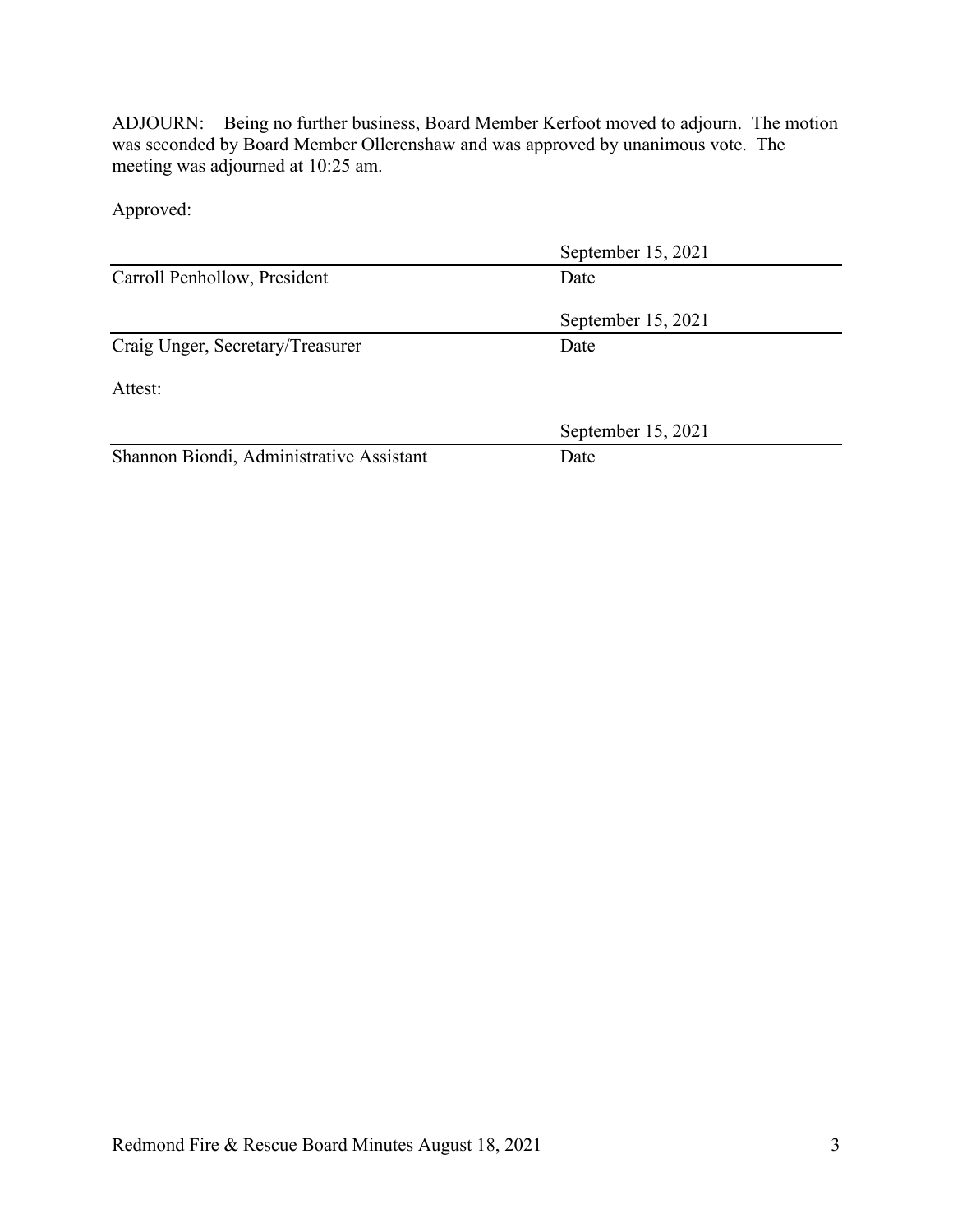

Redmond Fire & Rescue Ambulance Billing Report September 2021

| <b>Sansio RevNet</b>                     |                     |               |
|------------------------------------------|---------------------|---------------|
|                                          |                     |               |
| <b>August Charges</b>                    |                     | (Net) 319,949 |
|                                          |                     |               |
| <b>August Payments</b>                   |                     | 198,927       |
|                                          |                     |               |
| <b>August Write Offs</b>                 |                     | (5,351)       |
| FireMed<br>\$                            | 3,162.55 (8 claims) |               |
| Management                               | 2,188.40 (1 claim)  |               |
|                                          |                     |               |
|                                          |                     |               |
| YTD Accounts Receivable (8/31/2021)      |                     | 538,977       |
| Billed through 8/30/2021 as of 8/31/2021 |                     |               |

| <b>FireMed Statistics</b>         | July       | <b>YTD</b> |
|-----------------------------------|------------|------------|
| FireMed Member Payment            | 5,410.00   | 5,410.00   |
| Donations                         | 0.00       | 0.00       |
| <b>Patient Account Write-Offs</b> | (547.24)   | (547.24)   |
| Life Flight Management Fee        | (1,352.50) | (1,352.50) |
| <b>FireMed Revenue</b>            | 3,510.26   | 3,510.26   |

YTD is fiscal year July 1, 2021 – June 30, 2022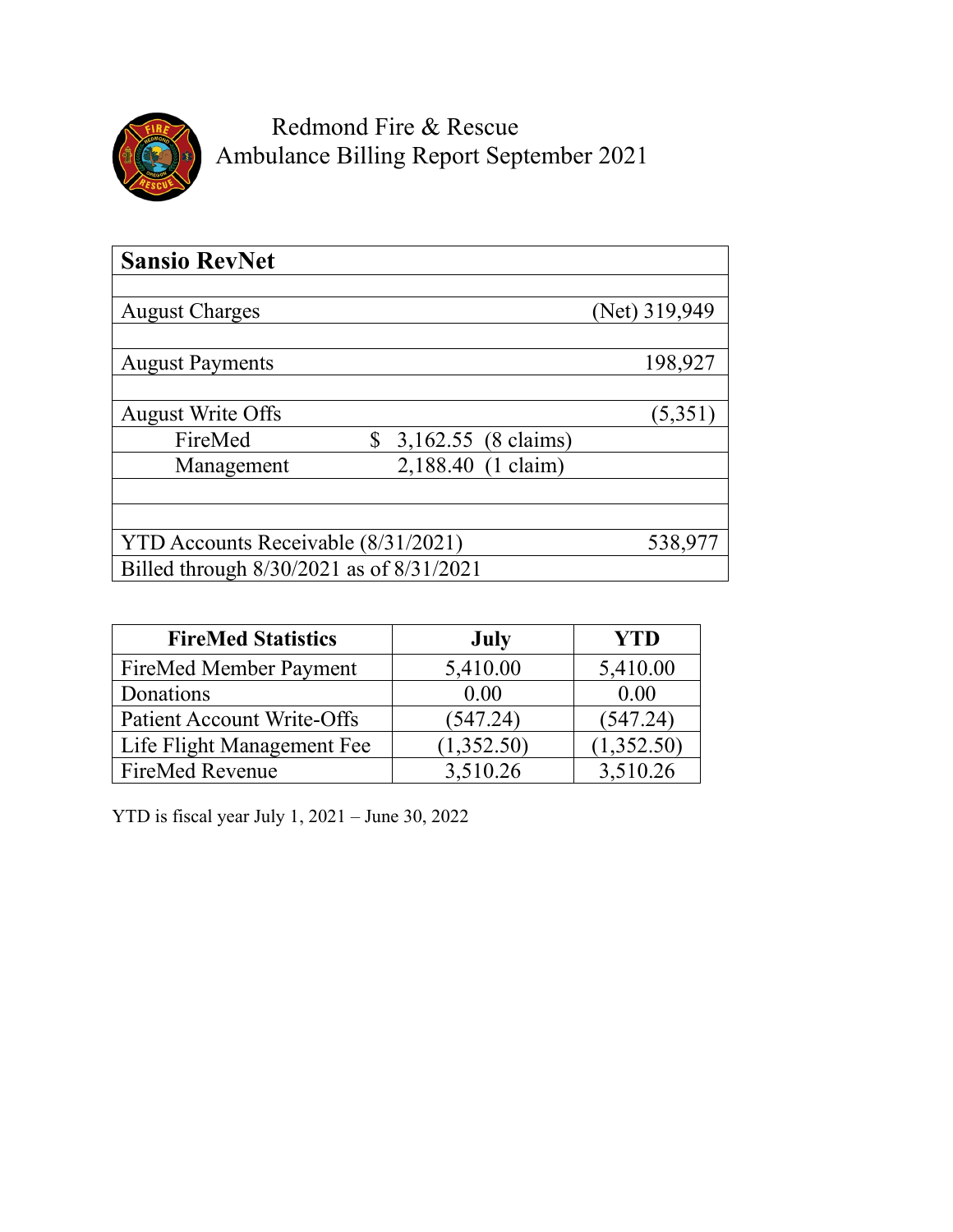

## **REDMOND FIRE & RESCUE FINANCIAL DASHBOARD AUGUST 31, 2021 17% OF TOTAL BUDGET**

| 17%                                              | 2021/22<br><b>Budget</b> | 2021/22 YTD<br><b>Actual</b> | $%$ of<br><b>Budget</b> | <b>Prior Year</b><br><b>Actual</b> |
|--------------------------------------------------|--------------------------|------------------------------|-------------------------|------------------------------------|
| <b>General Fund</b>                              |                          |                              |                         |                                    |
| <b>Revenues</b>                                  |                          |                              |                         |                                    |
| Property Tax - Permanent Rate                    | 7,912,000                | 18                           | 0.0%                    |                                    |
| Property Tax - Levy                              | 1,208,000                |                              | 0.0%                    |                                    |
| Ambulance Revenue                                | 2,180,000                | 407, 472                     | 18.7%                   | 343,608                            |
| Fire Med Membership                              | 34,000                   | 9,231                        | 27.1%                   | 8,189                              |
| Contractual Services (Airport)                   | 643,979                  | 107,329                      | 16.7%                   | 104,426                            |
| Conflagration                                    | 69,601                   |                              | 0.0%                    |                                    |
| <b>GEMT</b>                                      | 85,000                   | $\blacksquare$               | $0.0\%$                 | $\qquad \qquad \blacksquare$       |
| Grants                                           | 2,000                    |                              | 0.0%                    | $\overline{\phantom{0}}$           |
| Interest                                         | 30,000                   | 3,253                        | 10.8%                   | 4,902                              |
| Other                                            | 52,000                   | 53,745                       | 103.4%                  | 9,044                              |
| <b>Total YTD Revenue</b>                         | 12,216,580               | 581,047                      | 4.8%                    | 470,169                            |
| <b>Expenditures</b>                              |                          |                              |                         |                                    |
| Administration                                   |                          |                              |                         |                                    |
| Personnel (includes OT)                          | 909,440                  | 123,533                      | 13.6%                   | 117,090                            |
| Materials & Services                             | 266,800                  | 20,953                       | 7.9%                    | 33,752                             |
| <b>Total Administration</b>                      | 1,176,240                | 144,486                      | 12.3%                   | 150,842                            |
| <b>Fire &amp; Rescue Operations</b>              |                          |                              |                         |                                    |
| Personnel (includes OT)                          | 6,839,305                | 1,060,407                    | 15.5%                   | 1,030,557                          |
| Overtime - Suppression                           | 92,212                   | 600,000                      | 650.7%                  | 94,089                             |
| Overtime - Conflagration                         | 30,000                   |                              | 0.0%                    |                                    |
| Materials & Services                             | 279,000                  | 43,964                       | 15.8%                   | 17,109                             |
| <b>Total Fire &amp; Rescue Ops</b>               | 7,118,305                | 1,104,371                    | 15.5%                   | 1,047,665                          |
| <b>Fire &amp; Rescue Training</b>                |                          |                              |                         |                                    |
| Personnel (includes OT)                          | 227,320                  | 30,502                       | 13.4%                   |                                    |
| Materials & Services                             | 141,250                  | 10,840                       | 7.7%                    | 6,762                              |
| <b>Total Fire &amp; Rescue Training</b>          | 368,570                  | 41,341                       | 11.2%                   | 6,762                              |
|                                                  |                          |                              |                         |                                    |
| <b>EMS Operations</b><br>Personnel (includes OT) | 1,255,611                | 167,153                      | 13.3%                   | 212,689                            |
| Overtime - EMS                                   | 326,001                  | 34,810                       |                         |                                    |
| Materials & Services                             | 338,300                  | 54,349                       | 10.7%<br>16.1%          | 38,046<br>55,881                   |
| <b>Total EMS</b>                                 | 1,593,911                | 221,502                      | 13.9%                   | 268,570                            |
|                                                  |                          |                              |                         |                                    |
| Fire & Life Safety                               |                          |                              |                         |                                    |
| Personnel (includes OT)                          | 324,894                  | 23,518                       | 7.2%                    | 21,342                             |
| Materials & Services                             | 45,800                   | 2,066                        | 4.5%                    | 497                                |
| <b>Total Fire &amp; Life Safety</b>              | 370,694                  | 25,583                       | $6.9\%$                 | 21,839                             |
| <b>Facilities, Vehicles &amp; Equipment</b>      | 659,292                  | 98,820                       | 15.0%                   | 84,606                             |
| <b>Debt Service</b>                              | 435,651                  | 7,066                        | 1.6%                    | 10,012                             |
| <b>Transfers Out - To Capital Projects</b>       | 493,917                  |                              | $0.0\%$                 |                                    |
| <b>Total YTD Expenditures</b>                    | 12,216,580               | 1,643,169                    | 13.5%                   | 1,590,297                          |
| <b>Net Revenue Over Expenditures</b>             |                          | (1,062,122)                  | -                       | (1,120,129)                        |
| <b>Beginning Fund Balance</b>                    | 3,646,636                | 3,936,544                    | 108.0%                  | 3,309,476                          |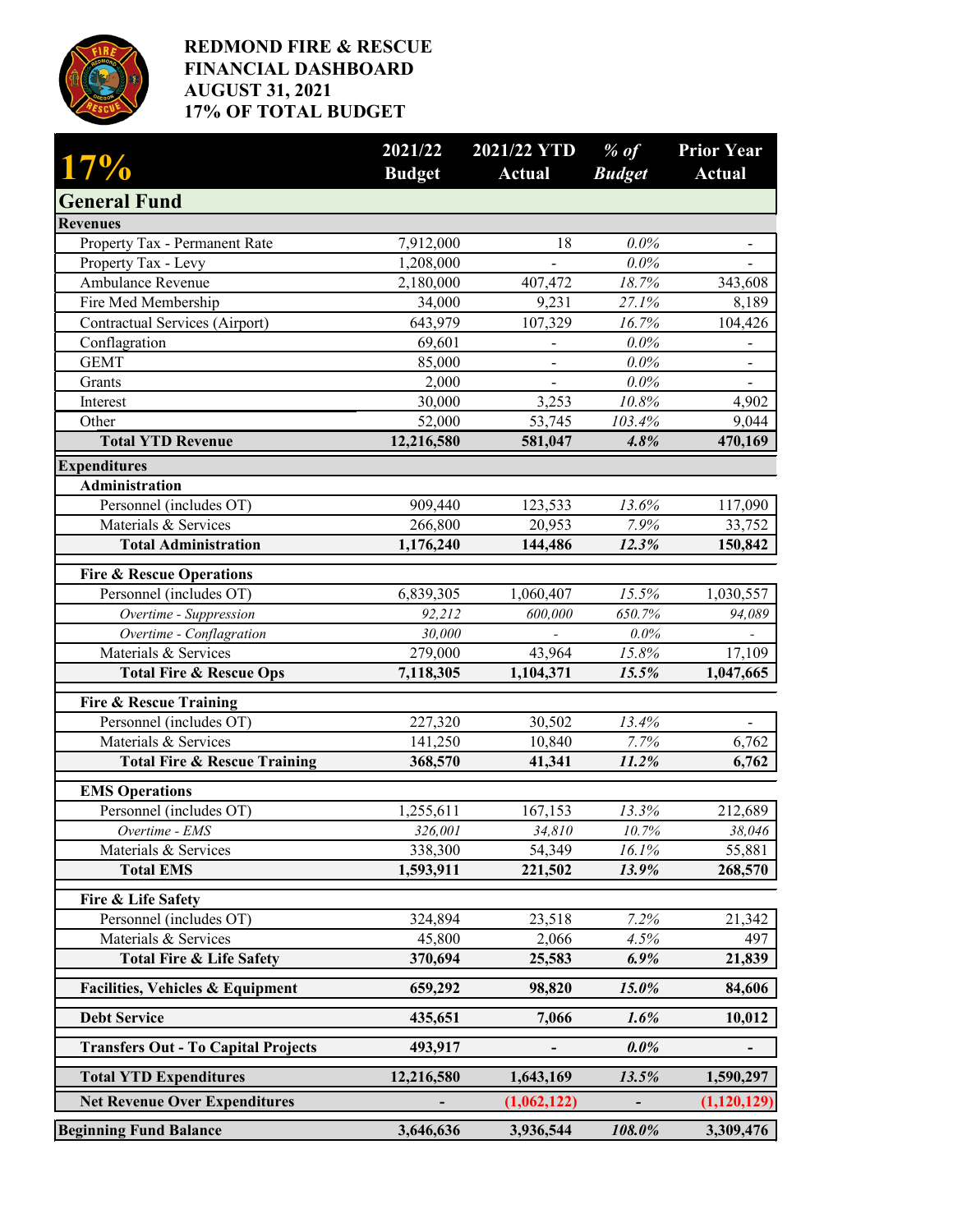| 17%                                  | 2021/22<br><b>Budget</b> | 2021/22 YTD<br>Actual | $%$ of<br><b>Budget</b> | <b>Prior Year</b><br><b>Actual</b> |
|--------------------------------------|--------------------------|-----------------------|-------------------------|------------------------------------|
| <b>Capital Projects Fund</b>         |                          |                       |                         |                                    |
| <b>Revenues</b>                      |                          |                       |                         |                                    |
| Bond/Note Sale                       | 420,000                  |                       | $0.0\%$                 |                                    |
| Grants                               |                          |                       | $0.0\%$                 |                                    |
| Other                                |                          |                       | $0.0\%$                 |                                    |
| Transfers In - From General Fund     | 493,917                  |                       | $0.0\%$                 |                                    |
| <b>Total YTD Revenue</b>             | 913,917                  |                       | $0.0\%$                 |                                    |
| <b>Expenditures</b>                  |                          |                       |                         |                                    |
| Capital Outlay                       | 1,075,000                | 448,311               | 41.7%                   | 25,625                             |
| <b>Total YTD Expenditures</b>        | 1,075,000                | 448,311               | 41.7%                   | 25,625                             |
| <b>Net Revenue Over Expenditures</b> | (161, 083)               | (448, 311)            |                         | (25, 625)                          |
| <b>Beginning Fund Balance</b>        | 1,011,083                | 1,431,615             | 141.6%                  | 473,852                            |

# **Personnel Costs - August**

|                               | <b>Salary</b> | OТ          | Medical             | <b>PERS</b> |
|-------------------------------|---------------|-------------|---------------------|-------------|
| 2021                          | 387,375 \$    |             | 90,225 \$ 81,453 \$ | 133,388     |
| 2020                          | 376,880 \$    |             | 97,021 \$ 77,111 \$ | 129.995     |
| <b>Cash Balances - August</b> | 2021          | <b>2020</b> |                     |             |
| LGIP $(0.55\% / 1.0\%)$       | 3.257.711     | 2.081.166   |                     |             |

| Total                   | 3.358.150 | 2,151,806 |
|-------------------------|-----------|-----------|
| FIB - Donation          | 8.885     | 7.635     |
| FIB - General           | 91.554    | 63,006    |
| LGIP $(0.55\% / 1.0\%)$ | 3.257.711 | 2,081,166 |

# **Board Required Signature Checks - August**

| Payee           | Amount | <b>Description</b>                                 |
|-----------------|--------|----------------------------------------------------|
| City of Redmond |        | 18,344.25 Vehicle maintenance                      |
| <b>SDIS</b>     |        | 85,233.04 Medical insurance                        |
| <b>HRA VEBA</b> |        | 13,333.46 Monthly VEBA pmt                         |
| Mastercard      |        | 17,990.86 Monthly purchases (fire hose, tires)     |
| Stryker         |        | 11,565.40 Annual maintenance contract on LP15s (6) |
| SeaWestern      |        | 12,544.50 Uniforms - pants and shirts              |
| Your Care       |        | 13,019.00 Annual firefighter physicals             |

## **Auto Draft Payments - August**

| Payee | Amount | <b>Description</b> |
|-------|--------|--------------------|
| None  |        |                    |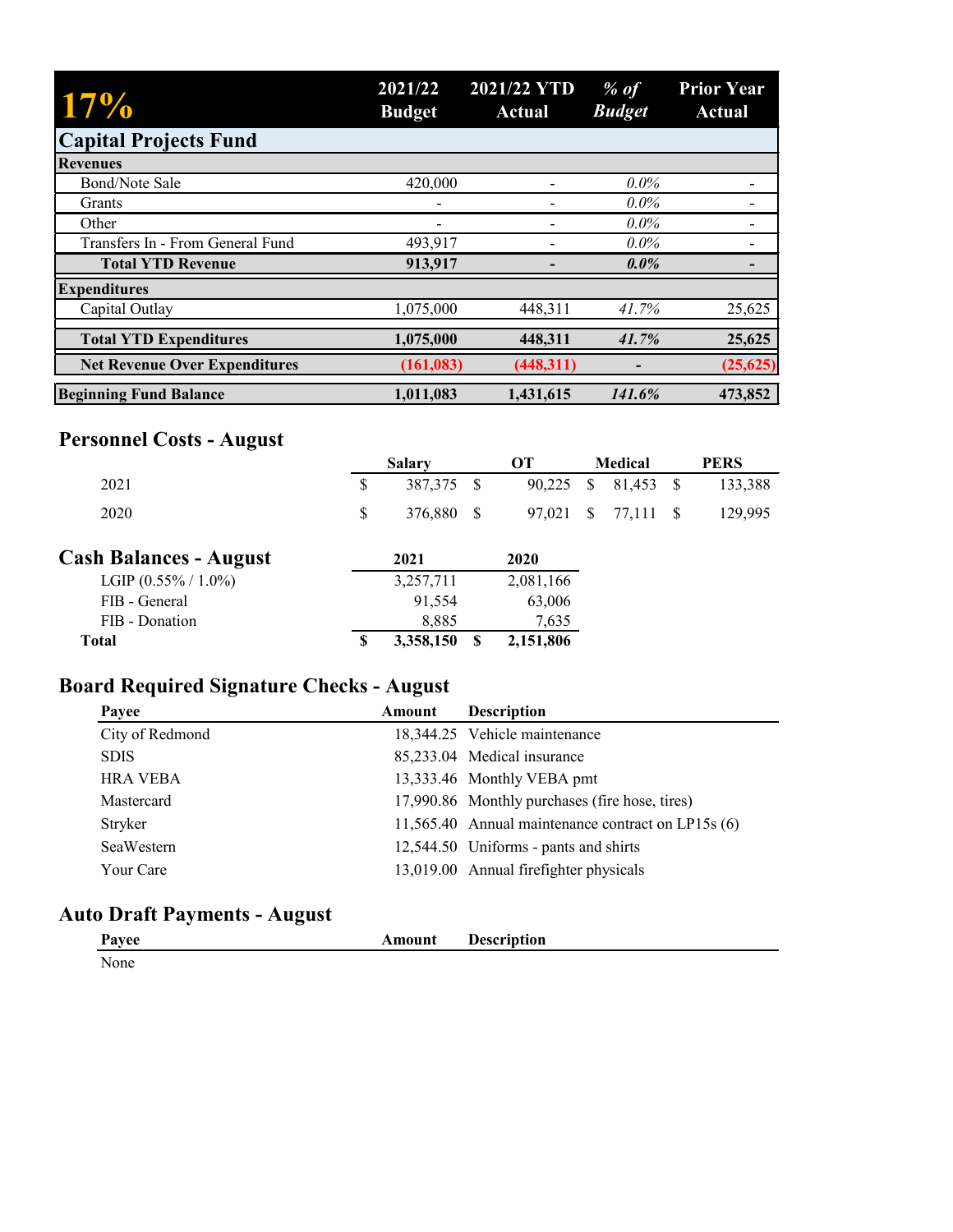#### **REDMOND FIRE & RESCUE RESOLUTION NO. 2021-07**

#### **A RESOLUTION CORRECTING THE FY 2021/22 BUDGET APPROPRIATIONS.**

**WHEREAS,** the Fiscal Year 2021/22 budget was adopted and appropriated by the District Board on June 16, 2021 by Resolution No. 2021-04.

**WHEREAS,** the resolution adopting the budget had a typographical error where \$50,000 in contingency within the Capital Projects fund was inadvertently included in the General fund contingency appropriation.

**WHEREAS,** the process by which the District approved and adopted the budget was proper.

**WHEREAS,** the Oregon Secretary of State was consulted and recommends the District correct the error through a resolution.

**WHEREAS,** the District wishes to remedy the topographical error on appropriating the budget.

**WHEREAS,** no public notice is required as the correction does not meet the publication thresholds.

**NOW, THEREFORE,** be it resolved by the Redmond Fire & Rescue Board as follows: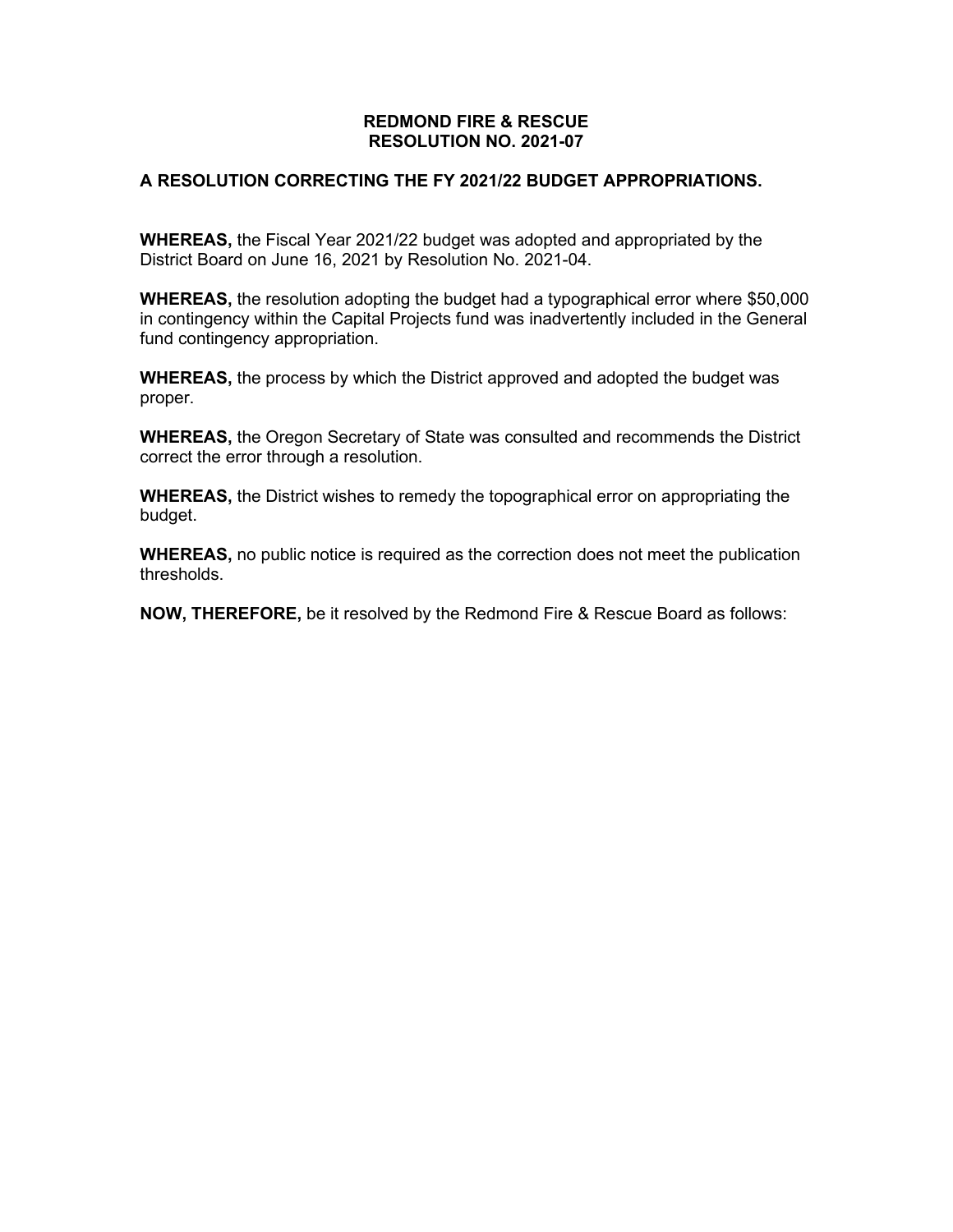## **RESOLUTION CORRECTING APPROPRIATIONS**

BE IT RESOLVED, that the Revised amounts shown below are hereby appropriated for the fiscal year beginning July 1, 2021 and for the following purposes (OU = Organizational Unit):

| <b>GENERAL FUND</b>                  |       |            |                |  |  |  |
|--------------------------------------|-------|------------|----------------|--|--|--|
|                                      |       | Original   | <b>Revised</b> |  |  |  |
| Administration (OU)                  |       | 1,176,240  | 1,176,240      |  |  |  |
| Fire & Rescue Ops (OU)               |       | 7,118,305  | 7,118,305      |  |  |  |
| Fire & Rescue Training (OU)          |       | 368,570    | 368,570        |  |  |  |
| EMS Ops (OU)                         |       | 1,593,911  | 1,593,911      |  |  |  |
| Fire & Life Safety (OU)              |       | 370,694    | 370,694        |  |  |  |
| Buildings, Vehicles & Equipment (OU) |       | 659,292    | 659,292        |  |  |  |
| <b>Debt Service</b>                  |       | 435,651    | 435,651        |  |  |  |
| Transfers                            |       | 493,917    | 493,917        |  |  |  |
| Contingency                          |       | 3,596,636  | 3,546,636      |  |  |  |
|                                      | TOTAL | 15,813,216 | 15,763,216     |  |  |  |

| <b>CAPITAL PROJECTS FUND</b> |              |           |                |  |  |
|------------------------------|--------------|-----------|----------------|--|--|
|                              |              | Original  | <b>Revised</b> |  |  |
| Capital Outlay               |              | 1,075,000 | 1,075,000      |  |  |
| Contingency                  |              | -         | 50,000         |  |  |
|                              | <b>TOTAL</b> | 1,075,000 | 1,125,000      |  |  |

| <b>TOTAL APPROPRIATIONS &amp; ADOPTED BUDGET</b> |              |            |                |  |  |  |
|--------------------------------------------------|--------------|------------|----------------|--|--|--|
|                                                  |              | Original   | <b>Revised</b> |  |  |  |
| <b>Total APPROPRIATIONS, All Funds</b>           |              | 16,888,216 | 16,888,216     |  |  |  |
|                                                  |              |            |                |  |  |  |
| <b>Total Unappropriated Reserves:</b>            |              |            |                |  |  |  |
| <b>General Fund</b>                              |              | 100,000    | 100,000        |  |  |  |
| <b>Capital Projects Fund</b>                     |              | 800,000    | 800,000        |  |  |  |
|                                                  | <b>TOTAL</b> | 900,000    | 900,000        |  |  |  |
|                                                  |              |            |                |  |  |  |
| <b>TOTAL ADOPTED BUDGET</b>                      |              | 17,788,216 | 17,788,216     |  |  |  |